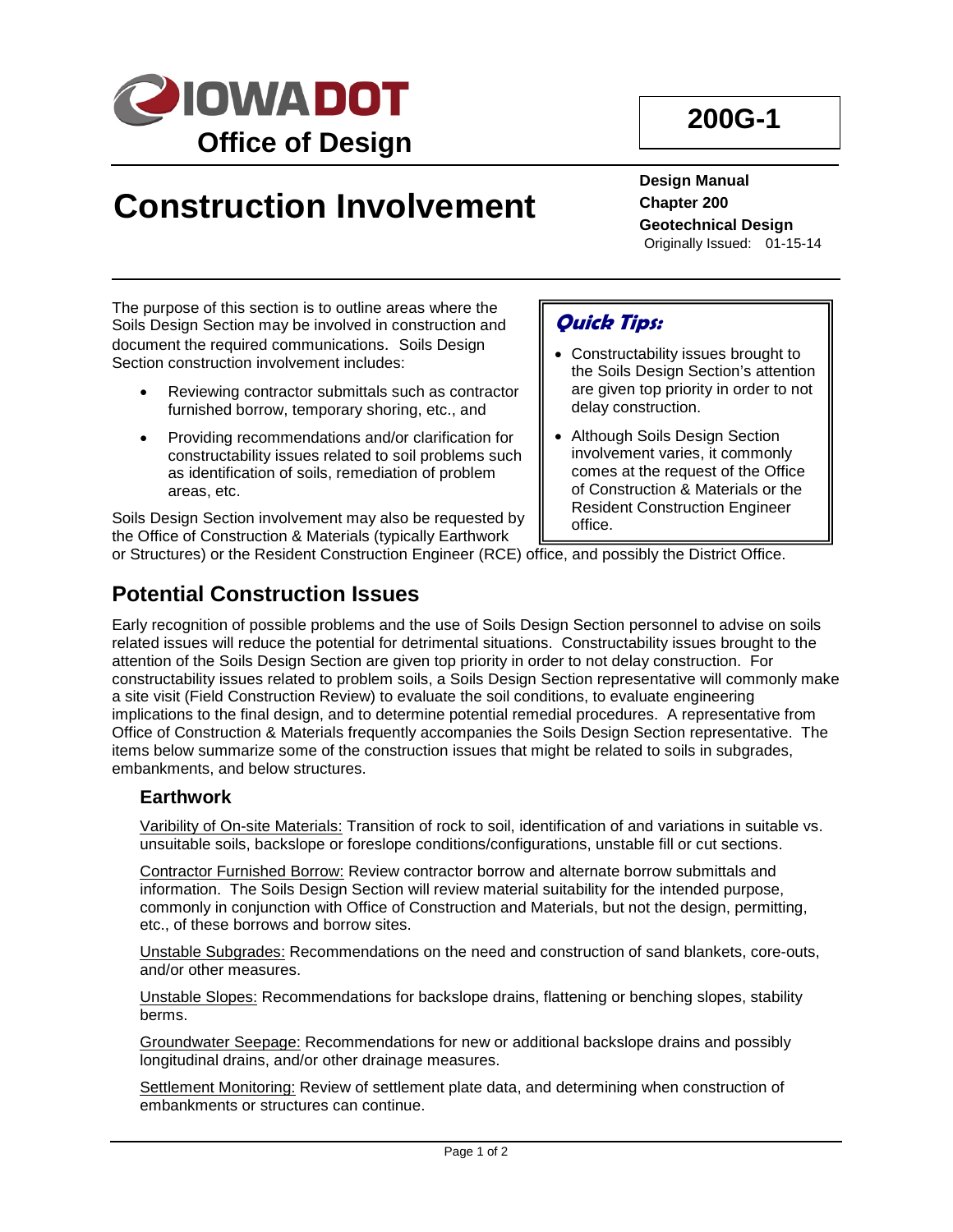### **Structures-Foundations**

Pile Installation: The Soils Design Section may get involved during pile installation if piles do not achieve design requirements, are driven deeper than anticipated (overdrive), encounter early refusal, or have pile driving resistances that are different than anticipated. In addition, the Soils Design Section may provide guidance and recommendations regarding predrilling of shallow rock, protective pile tips, and vibration monitoring.

Drilled Shafts: The Soils Design Section (and others) will review the contractor's installation plan and shaft constructability methods (dry vs. wet). Soils Design Section personnel may also be called upon to evaluate rock socket length. For projects where cross-hole sonic logging (CSL) or load testing is performed, the Soils Design Section will review the test results, including the confirmation boring, and participate in determining the acceptance of the shaft construction or design.

Spread Footings in Bedrock: Possible on-site review of the rock quality in limestone, shale, or other rock bearing stratum, especially if it is fractured or otherwise questionable. A review by the Soils Design Section is typically not required if footings are supported on solid limestone unless the top-ofrock near bearing level is variable.

#### **Submittal Review**

During the initial stages of construction, the Soils Design Section can be involved in the review of contractors' design and installation submittals for compliance with the requirements and intent of the plans and specifications. Outlined below are some of the submittals typically reviewed by the Soils Design Section during construction.

MSE Wall Submittal: The Soils Design Section will review the contractor's design, block and reinforcement materials, and installation submittals.

Intermediate Foundation Improvements (IFIs) Submittal: The Soils Design Section will review the contractor's design, layout and installation submittals.

Wick Drain Submittal: When requested by the RCE Office, the Soils Design Section will review the contractor's installation plan and wick drain submittals.

Temporary Shoring: The Soils Design Section will review the soils related information and analysis associated with the design of the temporary shoring system, including the soil parameters used in design and global stability analysis.

Value Engineering (VE) Proposals: The Soils Design Section will review the soils related portions of VE Proposals and provide input, recommendations, etc. on the soil related aspects of the Proposals, but not the pay related and similar items.

## **Communications**

Although Soils Design Section involvement varies, it commonly comes at the request of the RCE through the Office of Construction & Materials. Any observations/recommendations provided during site visits performed by the Soils Design Section are documented either by the Soils Design Section or the Office of Construction & Materials (see Example: Field Construction Review). If documented by the Soils Design Section, the documentation is commonly sent via email to the Office of Construction & Materials, which in turn forwards it to the RCE, who, in turn, is responsible for forwarding the information to the contractor.